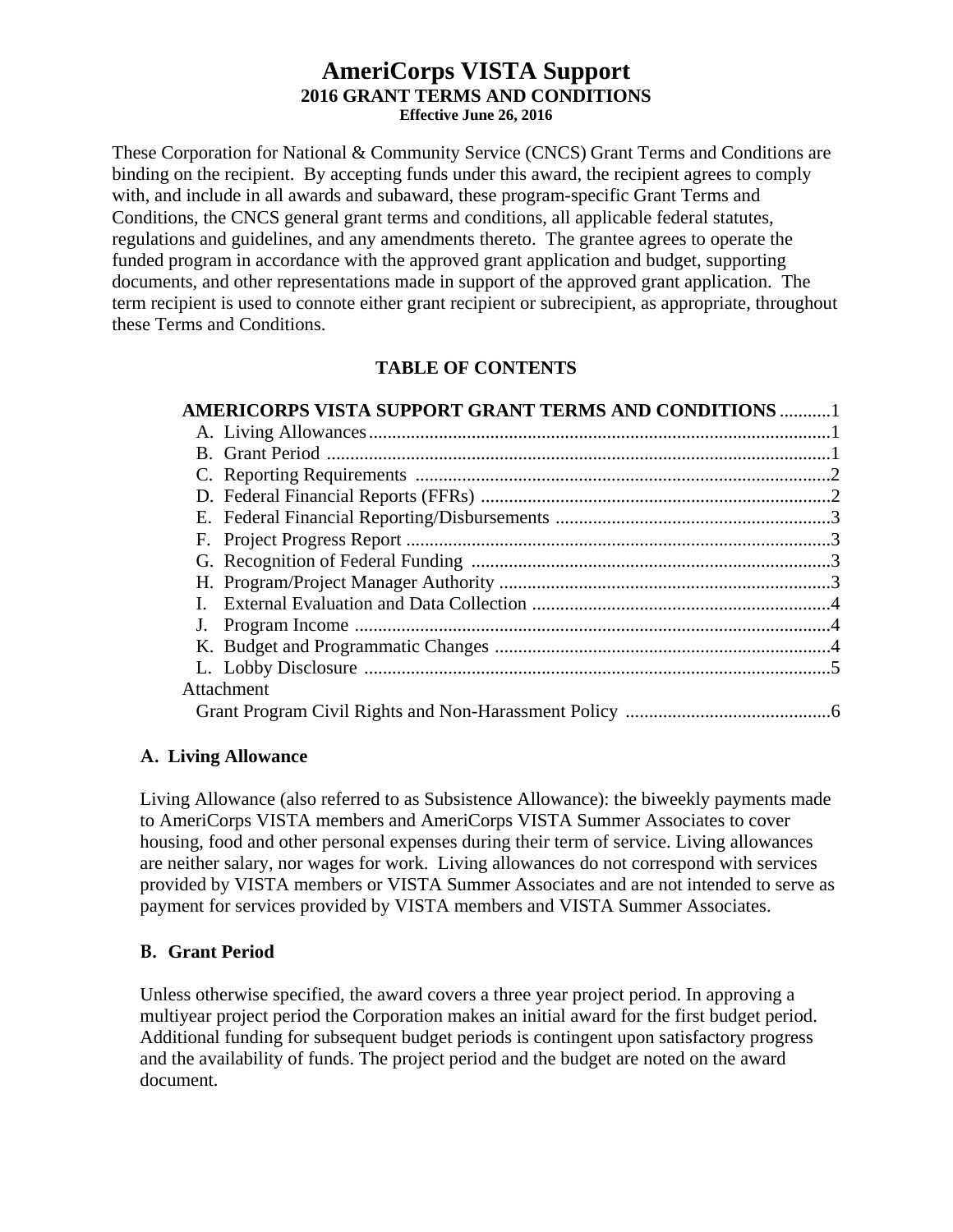## **C. Reporting Requirements**

This section applies only to the recipient. The recipient is responsible for timely submission of periodic financial and progress reports during the project period and a final financial report and for setting submission deadlines for its respective subrecipients, if applicable, that ensure the timely submission of recipient reports.

- 1. **Financial Reports.** The recipient shall complete and submit financial reports in eGrants to report the status of all funds. The recipient must submit timely cumulative financial reports in accordance with CNCS guidelines and sections E and F, above.
- 2. **Final Financial Report.** A recipient must submit, in lieu of the last semi-annual financial report, a final financial report. These reports are due no later than 90 days after the end of the project period.
- 3. **Reporting at the Dept. of Health and Human Services/Payment Management System. (HHS/PMS)** All recipients must submit the Federal Financial Report (FFR) Cash Transactions Report on a quarterly basis to the HHS/PMS per the Electronic Funds Transfer Agreement.
- 4. **Progress Reports.** The recipient shall complete and submit timely progress reports to include a summary of accomplishments during the reporting period. This includes reporting on the progress to date made by the recipient and subrecipients for that reporting period. The report is submitted through the appropriate electronic system. Individual program guidance determines the due date for the reports.
- 5. **Requests for Extensions.** Extensions of reporting deadlines will be granted only when 1) the report cannot be furnished in a timely manner for reasons, in the determination of CNCS, legitimately beyond the control of the grantee, and 2) CNCS receives a written request explaining the need for an extension before the due date of the report.

 Extensions of deadlines for financial reports may only be granted by the Field Financial Management Center (FFMC), and extensions of deadlines for progress reports may only be granted by the Program Office.

6. **Other.** The recipient shall meet as necessary with the CNCS Program Office or with other staff or consultants designated by the CNCS Program Official to exchange views, ideas, and information concerning the project. The recipient shall submit such special reports as may be reasonably requested by CNCS.

## **D. Federal Financial Reports (FFRs)**

**CNCS Semi-Annual SF-425 Federal Financial Report.** Sponsors must complete a semiannual Federal Financial Report (FFR), twice yearly in six month increments from the budget start date of the grant to report federal expenditures of funding.

**CNCS Final Federal Financial Report.** Sponsors completing the final year of their grants must submit, in lieu of the last semi-annual FFR, a final FFR. The final FFR is cumulative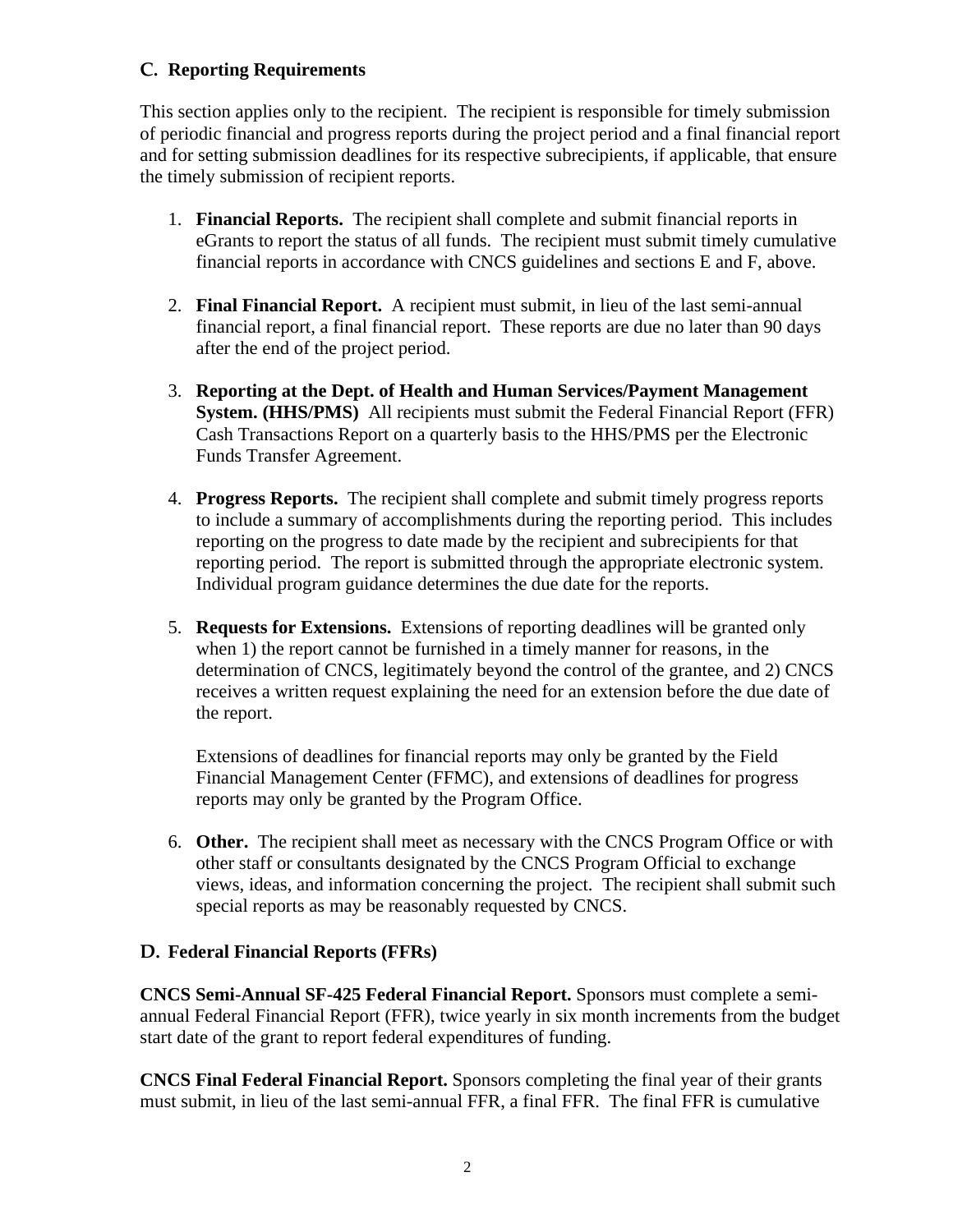over the performance period of the grant within 90 days after the close of the grant. Final FFRs must report expenditure of funds on a cumulative basis over the budget period of the grant, and must be submitted through the CNCS eGrants system.

## **E. Federal Financial Reporting/Disbursements**

**U.S. Department of Health and Human Services Payment Management System SF‐425 Federal Financial Report (Federal Cash Transaction Report or FFR).** CNCS issues VISTA Program grant funds to sponsors through the U.S. Department of Health and Human Service (HHS) Payment System. Sponsors receiving grant funds through this system must submit a Federal Financial Report (FFR) to report AmeriCorps VISTA CNCS federal funding disbursements and cash on hand, 30 days after each calendar quarter beginning with the first calendar quarter that contains the start date of the grant. FFRs must report disbursement of funds on a cumulative basis over the performance period of the grant and be submitted through the HHS Payment Management System on the following schedule:

| <b>Period Covering:</b>  | <b>Report Due No Later Than:</b> |
|--------------------------|----------------------------------|
| January 1 to March 31    | April 30                         |
| April 1 to June 30       | July $30$                        |
| July 1 to September 31   | November 30                      |
| October 1 to December 31 | January 30                       |

# **F. Project Progress Report**

The sponsor shall complete and submit Project Progress Reports via CNCS' eGrants system to the CNCS State Program Office. The Project Progress Reports shall report on the progress toward achievement of project performance targets. Refer to the Project Progress Report instructions for current due dates.

# **G. Recognition of Federal Funding**

When issuing statements, press releases, requests for proposals, bid solicitations, annual reports and other documents describing projects or programs funded in whole or in part with CNCS money, the grantee receiving federal funds, including but not limited to state and local governments, shall clearly state (1) the percentage of the total cost of the program which will be financed with CNCS money, and (2) the dollar amount of CNCS funds for the project or program.

## **H. Program/Project Manager Authority**

The Program/Project Manager for this award is listed on the face page of the Notice of Grant Award. The Program/Project Manager has full authority to represent CNCS in connection with management of the technical and programmatic performance of the award. They are not authorized to change the terms and conditions, estimated costs, or period of performance, or to give approvals, written or verbal, specifically reserved for the Grant Officer.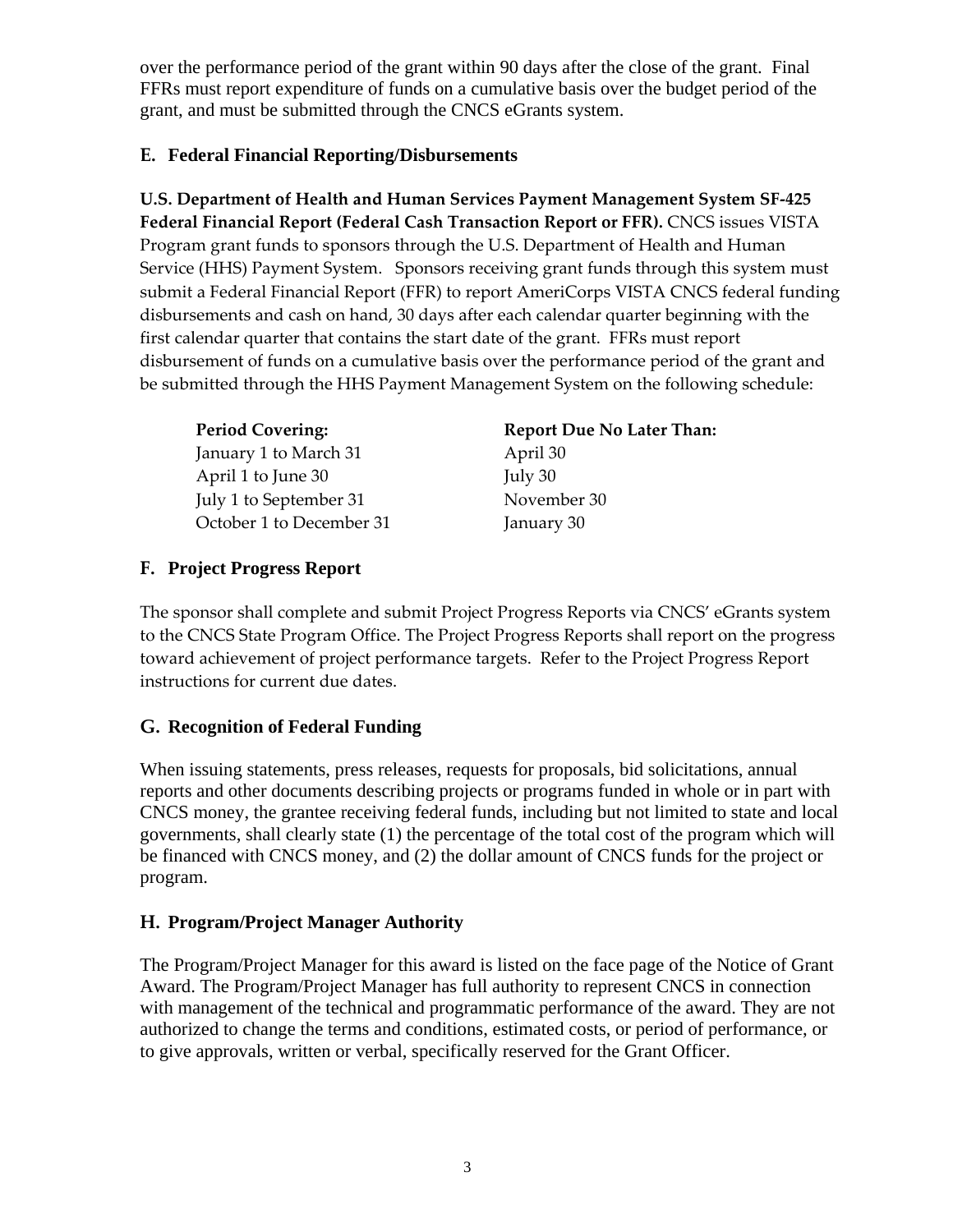# **I. External and Data Collection**

The grantee must cooperate with the Corporation and its evaluators in all monitoring and evaluation efforts. As part of this effort, the grantee must collect and submit certain project data, as defined in the AmeriCorps VISTA Progress Report Supplement and must provide data as requested or needed to support external evaluations.

## **J**. **Program Income**

- 1. **General.** Income, including fees for service earned as a direct result of the grant-funded program activities during the award period, must be retained by the grantee and used to finance the grant's non-CNCS share.
- 2. **Excess Program Income.** Program income earned in excess of the amount needed to finance the grantee share must follow the appropriate requirements of 2 CFR §  $200.307(e)(1)$  and be deducted from total claimed costs, or with prior written approval from CNCS, the requirements of 2 CFR  $\S$  200.307(e)(2) through a budget amendment be used to enhance the program (additive process). Recipients that earn excess income must specify the amount of the excess in the comment box on the financial report.
- 3. **Fees For Service.** When using assistance under this grant, the grantee may not enter into a contract for or accept fees for service performed by participants when:
	- a. The service benefits a for-profit entity;
	- b. The service falls within the other prohibited activities set forth in statute, regulation, or these award terms and conditions.

## **K. Budget and Programmatic Changes**

- 1. **Programmatic Changes.** The grantee must obtain the prior written approval of CNCS before making the following changes:
	- a. Changes in the scope, objectives or goals of the project, transfer of the project effort, or project timeline whether or not they involve budgetary changes.
	- b. Entering into subawards or contracts for activities funded by the award, but not identified or included in the approved application and grant budget.
- 2. **Budgetary Changes.** The grantee must obtain the prior written approval of CNCS's Field Financial Management Center (FFMC) before deviating from the approved budget in any of the following ways:
	- a. Specific Costs Requiring Prior Approval Before Incurrence under 2 CFR § 200.407. Examples of costs requiring prior written approval before they are allowed include rearrangement and alteration costs, and pre-award costs.
	- b. Purchases of Equipment over \$5,000 using grant funds, unless specified in the approved application and budget.
	- c. Unless the CNCS share of the award is \$50,000 or less, changes to cumulative and/or aggregate budget line items that amount to 10 per cent or more of the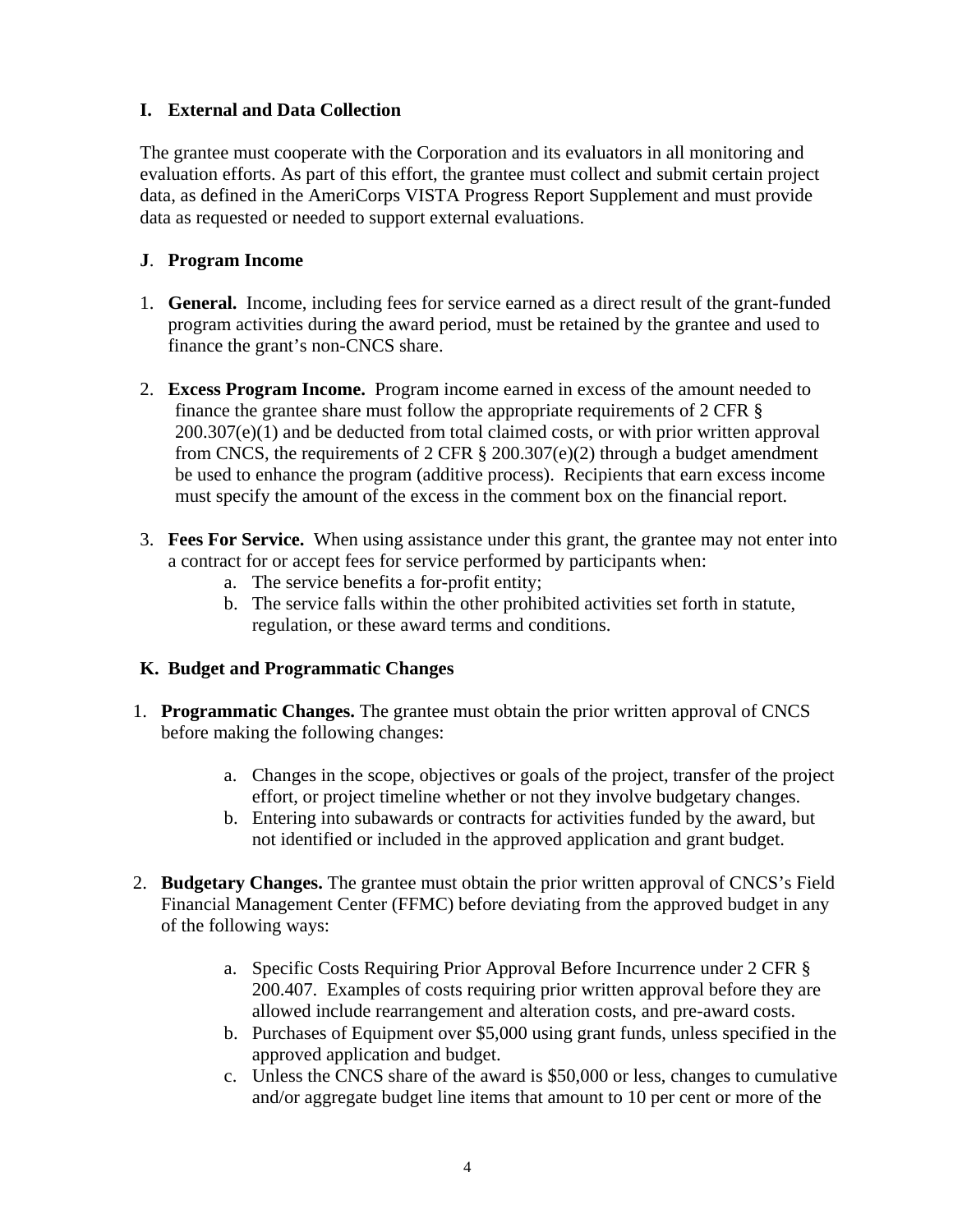total budget must be approved in writing in advance by CNCS. The total budget includes both the CNCS and recipient shares. Recipients may transfer funds among approved direct cost categories when the cumulative amount of such transfers does not exceed 10 percent of the total budget.

3. **Approvals of Programmatic and Budget Changes.** CNCS's Grants officers are the only officials who have the authority to alter or change the provisions or requirements of the grant. Programmatic changes also require final approval of CNCS's Field Financial Management Center (FFMC) after written recommendation for approval is received from the Program Office. The Grants Officers will execute written amendments, and Recipients should not assume approvals have been granted unless documentation from the Grants Office has been received.

#### **L. LOBBY DISCLOSURE**

For grant awards exceeding \$100,000, pursuant to 31 U.S.C. 1352, the Grantee is required to file a disclosure report, Standard Form LLL, Disclosure of Lobbying Activities, at the end of any quarter, when the Grantee has paid or agreed to pay any lobbying entity for influencing or attempting to influence an officer or employee of any agency, a Member of Congress, an officer or employee of Congress, or an employee of a Member of Congress in connection with a covered Federal action. The report must be submitted to the Corporation State Program Director.